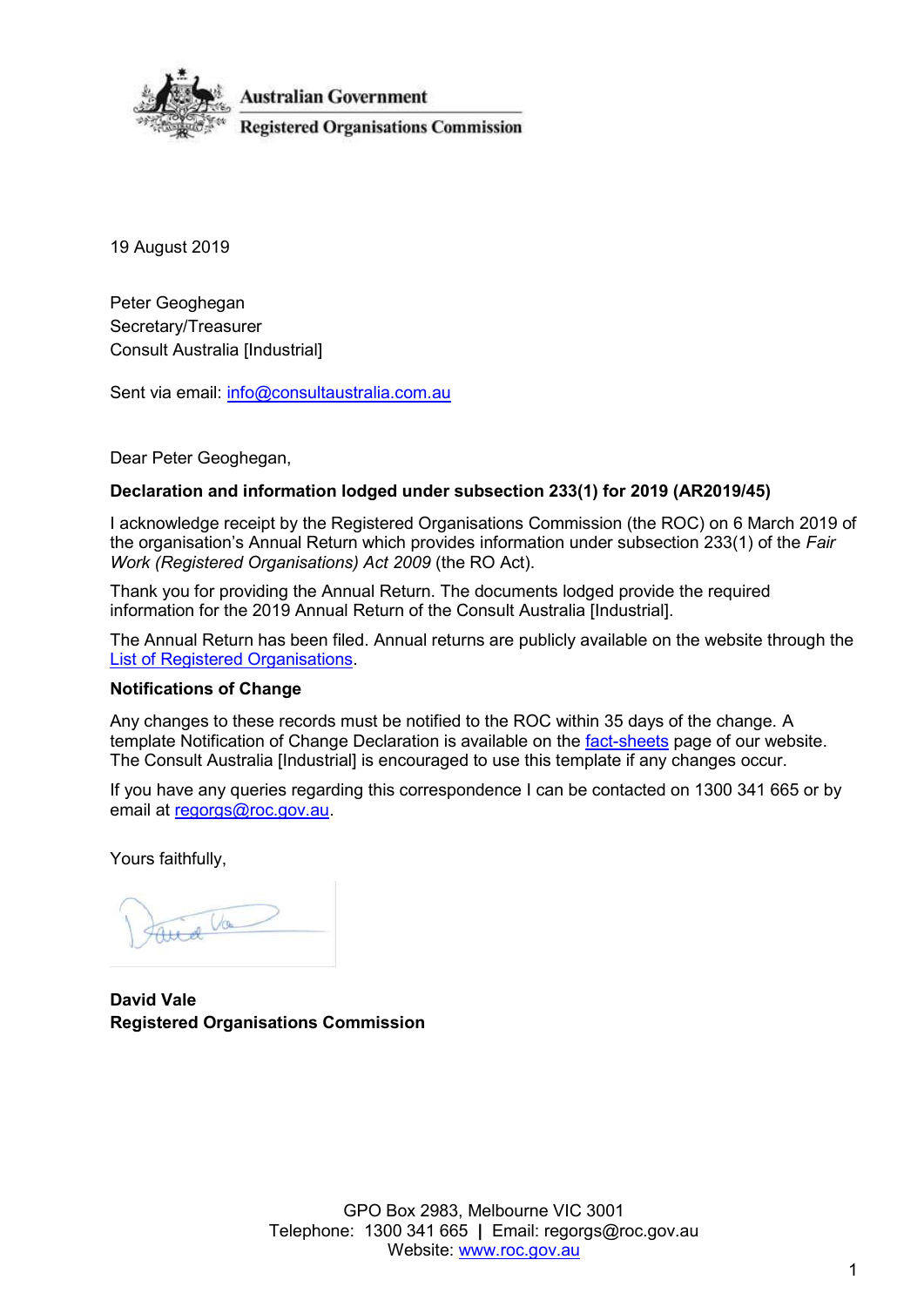

## **Annual Return of Information**

**ANNUAL RETURN OF INFORMATION (organisation with no branches) in accordance with Regulation 147** *Fair Work (Registered Organisations) Regulations 2009* **and Sections 230 and 233** *Fair Work (Registered Organisations) Act 2009*

I, Peter Geoghegan, being the Secretary/Treasurer Consult Australia [Industrial], declare the following:

- 1. I am authorised to make this declaration.
- 2. The register of members has, during the immediately preceding calendar year, been kept and maintained as required by s.230(1)(a) and s.230(2) of the *Fair Work (Registered Organisations) Act 2009* (the Act).
- 3. The following is a correct statement of the information contained in the records required to be kept by the organisation in accordance with s.230(1)(b), (c), and (d) of the Act:
	- The address of the organisation is Level 6, 50 Clarence Street, Sydney NSW 2000.
	- The organisation has no branches and no branches have ceased or commenced in the previous 12 months.
	- On 31 December in the previous year the number of members was 121.
	- A list of offices and the names, postal addresses and occupations of persons holding those offices as at the date of this declaration is attached at Annexure A and forms part of this declaration.
	- Under the rules of the organisation, no elections must be held between 1 January and 31 December of 2019.
	- The organisation:

*Has not entered into an agreement under s.151(1) of the Act with a state union.*

Signed:

Dated: 6th March 2019